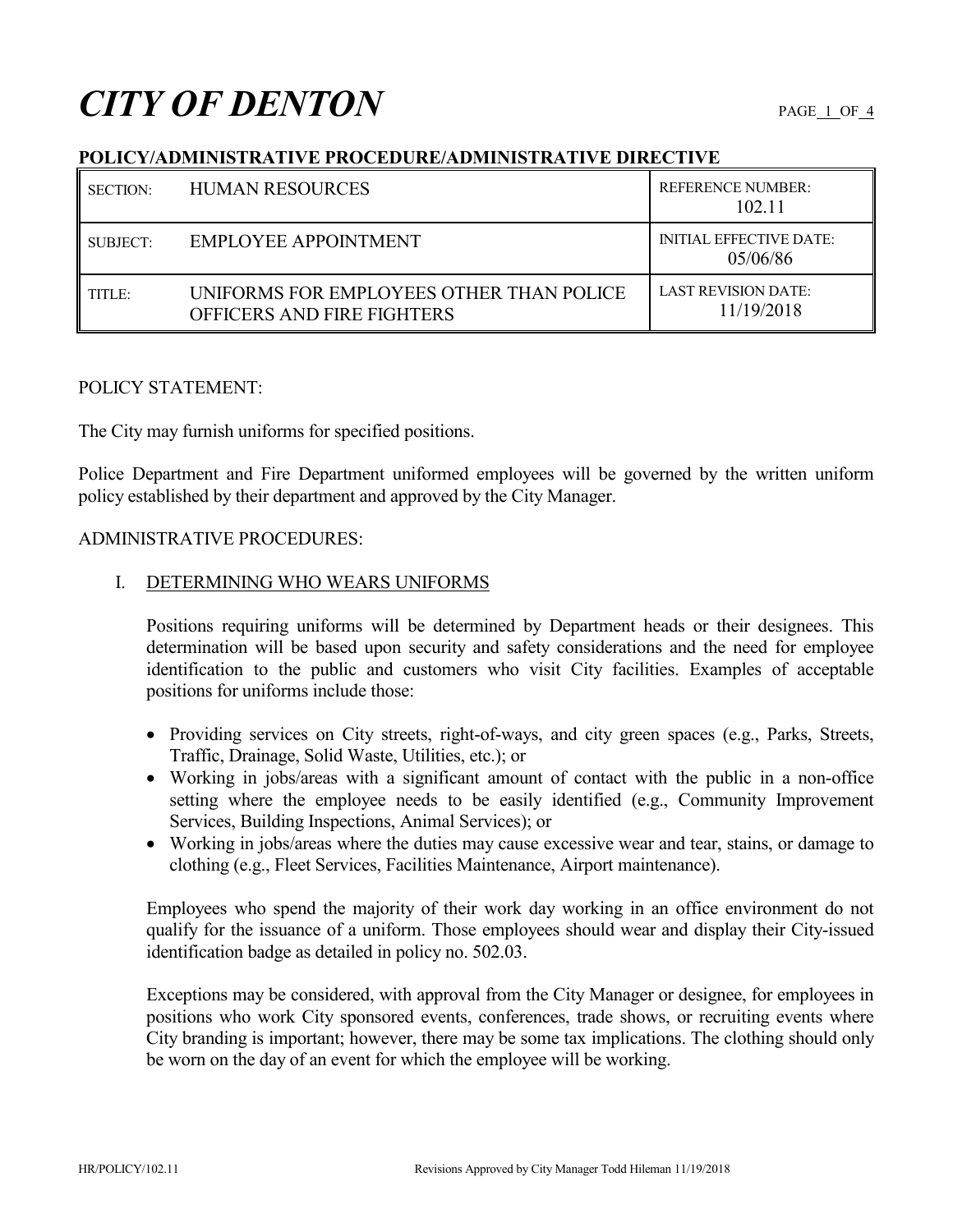# **POLICY/ADMINISTRATIVE PROCEDURE/ADMINISTRATIVE DIRECTIVE (Continued)**

| TITLE: | <b>UNIFORMS FOR EMPLOYEES OTHER THAN POLICE</b> | REFERENCE NUMBER: |
|--------|-------------------------------------------------|-------------------|
|        | OFFICERS AND FIRE FIGHTERS                      |                   |

#### II. UNIFORM

Employees who are furnished uniforms must wear the regulation uniform and/or hat while performing work for the City except when special circumstances or work conditions exist, and the approval of the supervisor has been obtained.

The Department head will determine the color, type, style and identification for employee uniforms. All insignias on City issued uniforms will be consistent with the approved logos as identified in the Publications Standards and Usage Policy no. 505.02. The City will initially furnish uniform items consistent with the need of the department based upon the job functions of the employees' positions. Issued uniform items may consist of the following:

- A. Long- or short-sleeve shirts or blouses;
- B. Shorts, pants, and/or jeans;
- B. Hats;
- C. Winter wear (e.g., overalls, bib, jacket);
- D. All required insignia (patches, names plates, badges, etc.); and
- E. Any other item that the department determines is necessary for the safe performance of the employees' positions such as personal protective equipment, including, but not limited to, rain coats, appropriate safety footwear, and headgear designed to protect the wearer from sun exposure/damage. Employees whose positions do not qualify for the issuance of a uniform may, on occasion, qualify for the issuance of safety footwear or headgear if the essential functions of their job require them to engage in duties at locations requiring such safety gear.

#### III. ISSUANCE OF UNIFORM

Uniforms will be requisitioned for new employees at the time of their employment. The number of uniforms will be determined by the Department head or their designee. Departments shall obtain the uniforms for employees by leasing or purchasing the uniforms from the Distribution Center. Any items not stocked by the Distribution Center may be purchased from a vendor approved by the Purchasing Department.

Specialized departmental personal protective equipment that cannot be purchased by an approved vendor will be exempt from this policy.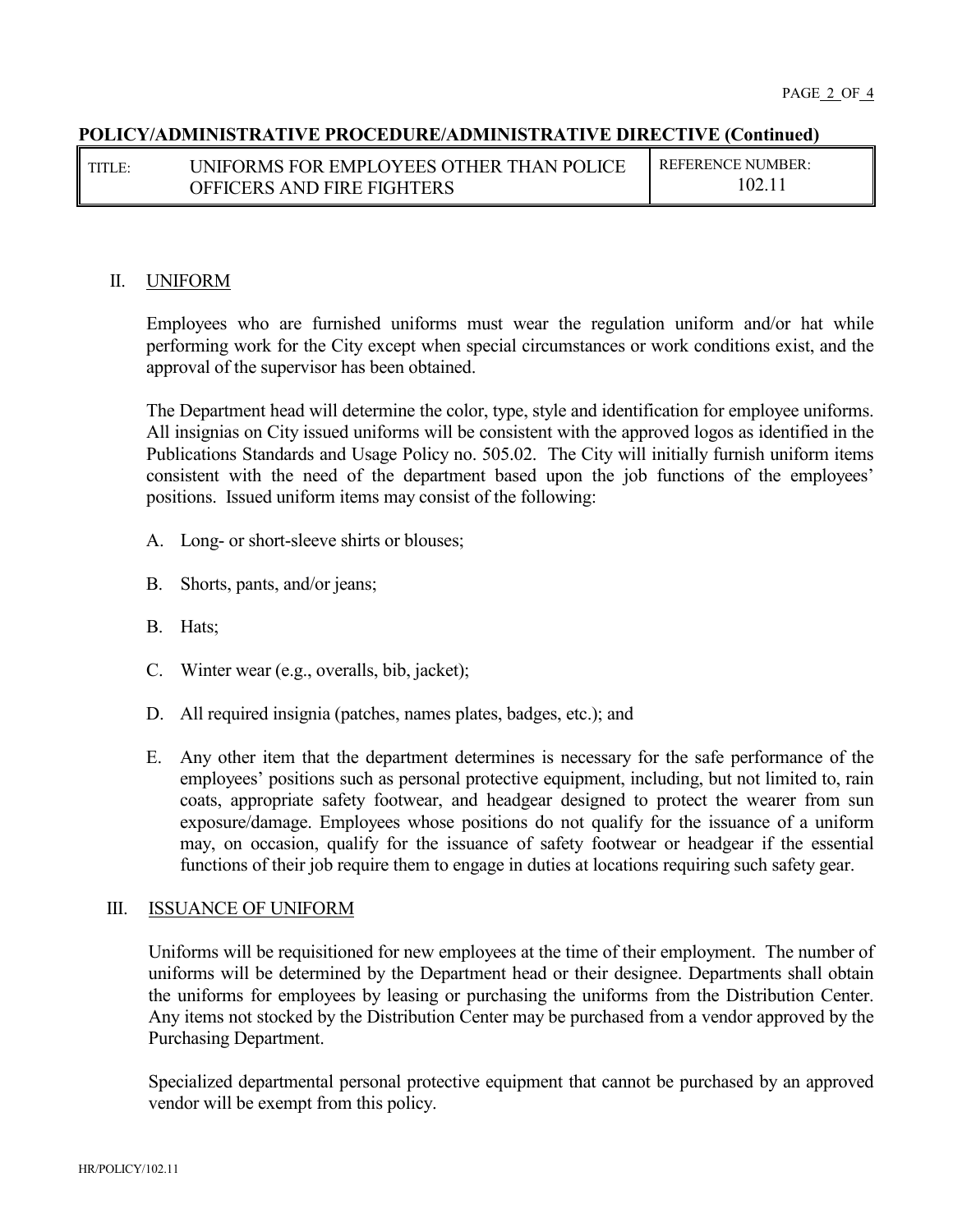## **POLICY/ADMINISTRATIVE PROCEDURE/ADMINISTRATIVE DIRECTIVE (Continued)**

| TITLE: | UNIFORMS FOR EMPLOYEES OTHER THAN POLICE | REFERENCE NUMBER: |
|--------|------------------------------------------|-------------------|
|        | OFFICERS AND FIRE FIGHTERS               | 102.              |

Where a proper fit cannot be obtained with the standard uniform type being furnished by the City, the Department head may authorize the purchase or lease of special uniforms. The color, material and general appearance will closely approximate the standard uniform furnished to other City employees in that specific department. Every reasonable attempt shall be made to use a vendor approved by the Purchasing Department for the special uniforms.

If an employee is dissatisfied with the quality or fit of a non-marked item from the vendor (for example, a pair of denim or khaki pants), the employee may wear their own clothes as long as they conform in style and color with the uniform provided by the department, and they are kept clean and neat.

The employee will not be entitled to any form of reimbursement or allowance if the employee chooses to supply their own clothing.

At the time that an employee is issued a new or leased uniform, the employee's supervisor should use the "Employment/Uniform Checklist" (which is found on the City's Intranet) to document the issuance, and the employee shall indicate receipt of the uniform by their signature to the form. The original signed form shall be forwarded the Human Resources and placed in the employee's personnel file.

# IV. CLEANING

Except in the case of a uniform where the vendor provides cleaning services, employees are responsible for the care and cleaning of their work clothes. No employee will be reimbursed or provided an allowance for the cleaning of their work apparel, whether or not the employee wears a uniform. An employee shall not wear old, worn, damaged or otherwise improper uniforms.

The employee's immediate supervisor will determine whether an employee's uniform is clean and serviceable at the beginning of the work day or shift.

#### V. REPLACEMENT

The City will be the sole judge as to whether a uniform is serviceable and will replace uniforms when, in the City's judgment, they are no longer acceptable for use on the job. This responsibility shall be delegated to the employee's supervisor.